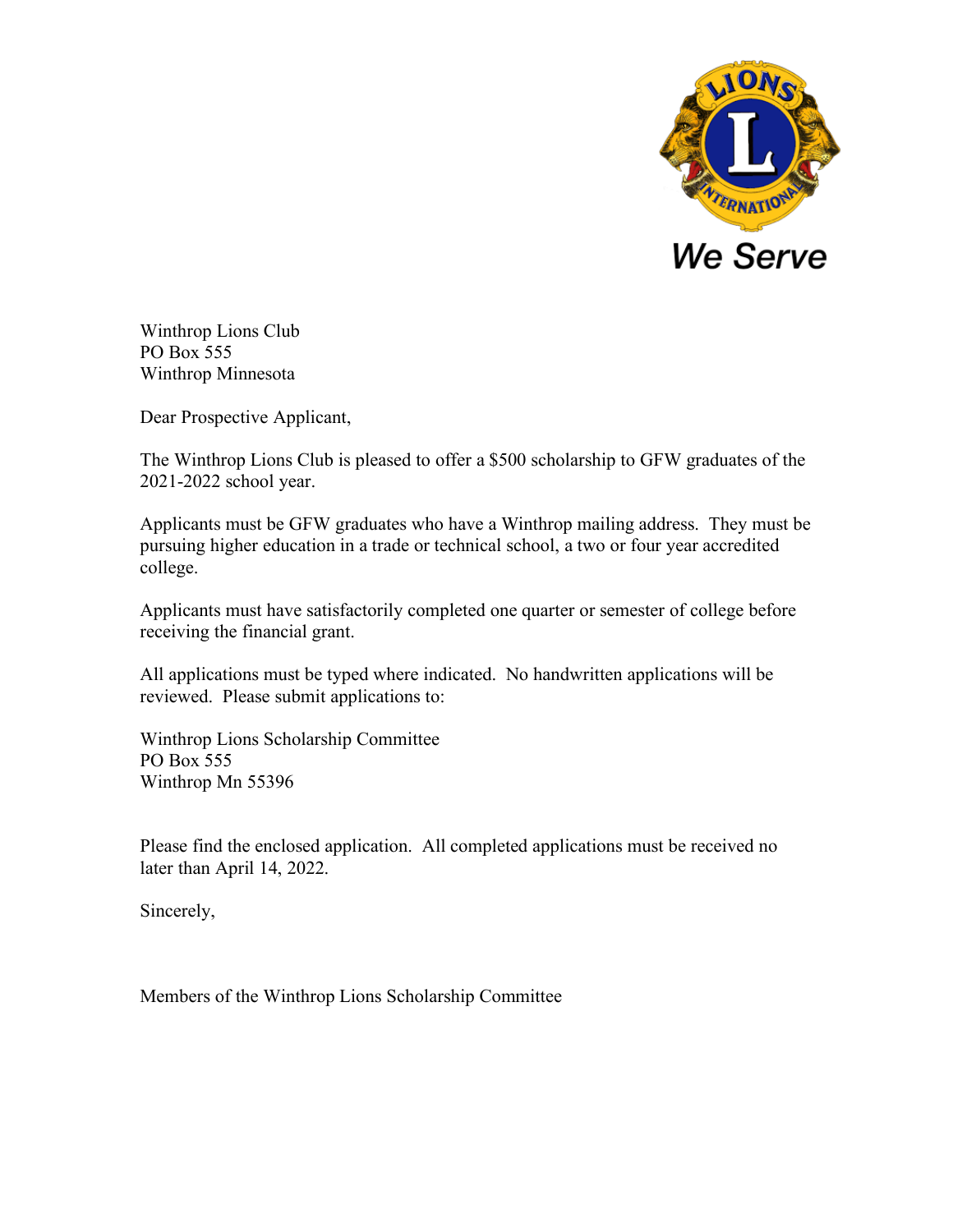# WINTHROP LIONS CLUB SCHOLORSHIP APPLICATION<br>Please print NEATLY

| <b>FULL NAME</b>    |  |
|---------------------|--|
|                     |  |
|                     |  |
|                     |  |
| Date of Birth       |  |
| Current GPA         |  |
| Curriculum/Major    |  |
| Mothers Name        |  |
| <b>Fathers Name</b> |  |

## The following questions/statements/lists should be typed on a separate sheet of paper *feel free to use more than one sheet if needed.*

#### \***Awards, honors, achievements**:

Please list awards, honors, and achievements you have received. Include school participation in co-curricular activities.

#### \***Employment history**:

List all paying jobs you have had.

#### \***Statement of goals and objectives**:

Please list your goals and objectives as they relate to your college/trade school plans.

#### \***Statement of Community Service**:

Describe your past, present, current and future community goals for service. Include service clubs, church, charities, and all volunteer services you may have experienced.

\*Please answer the question: "**What do the Winthrop Lions do for your community?**"

\*Letter of Recommendation from:

- 1. Teacher or Pastor
- 2. Unrelated person who has known you for at least 3 years

\*Please attach your high school transcript.